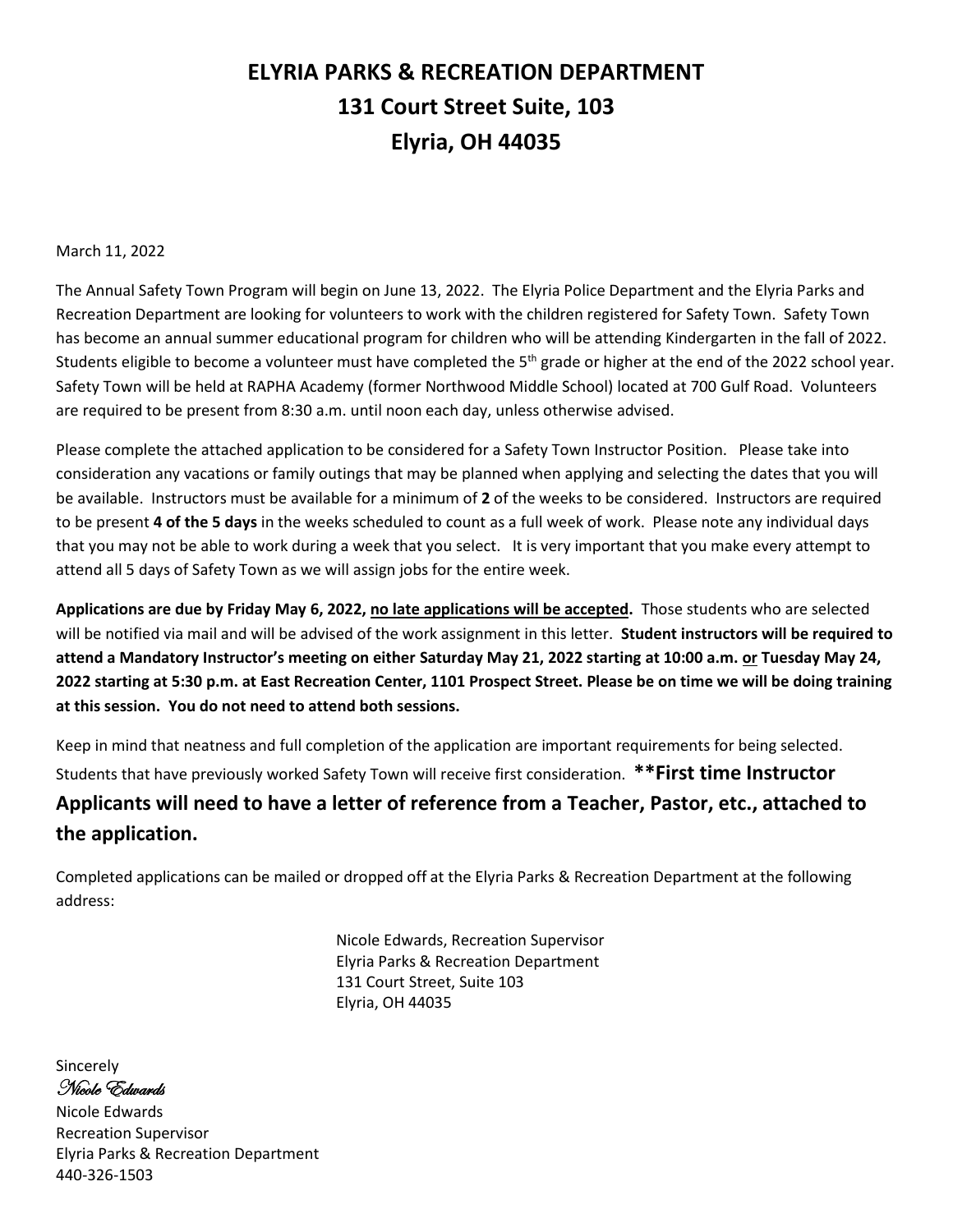# **ELYRIA PARKS & RECREATION DEPARTMENT & ELYRIA POLICE DEPARTMENT Safety Town Instructor Application**

| PLEASE PRINT IN BLUE OR BLACK INK                                                 | <b>APPLICATION DATE:</b> __________________ |
|-----------------------------------------------------------------------------------|---------------------------------------------|
|                                                                                   |                                             |
|                                                                                   |                                             |
|                                                                                   |                                             |
|                                                                                   |                                             |
| PLEASE CHECK ONE: ________ NEW INSTRUCTOR _______ RETURNING INSTRUCTOR            |                                             |
| Please Check Available Weeks (Minimum of 2 weeks is required to be considered)    |                                             |
| _______ June 13-17 or _______ June 20-24 or _______ June 28 - July 1              |                                             |
| DAYS OF THE SELECTED WEEKS THAT I HAVE A CONFLICT: NAME ASSESSED.                 |                                             |
|                                                                                   |                                             |
| REASON I WISH TO BE A SAFETY TOWN INSTRUCTOR: (INCLUDE PREVIOUS EXPERIENCE)       |                                             |
|                                                                                   |                                             |
|                                                                                   |                                             |
|                                                                                   |                                             |
|                                                                                   |                                             |
| IF YOU ARE A RETURNING INSTRUCTOR PLEASE SELECT ALL AREAS YOU WOULD LIKE TO HELP  |                                             |
| THIS YEAR IN SAFETY TOWN.                                                         |                                             |
| ______COLOR GROUP LEADER _______ INSTRUCTOR _____CHARACTER _____ TEACHER          |                                             |
| ALL STATEMENTS IN THIS APPLICATION ARE TRUE TO THE BEST OF MY KNOWLEDGE:          |                                             |
|                                                                                   |                                             |
| PARENTAL CONSENT AND SUPPORT OF PARENTS/GUARDIAN:                                 |                                             |
|                                                                                   |                                             |
| PARENT/GUARDIAN SIGNATURE: __________________________________ DATE: _____________ |                                             |